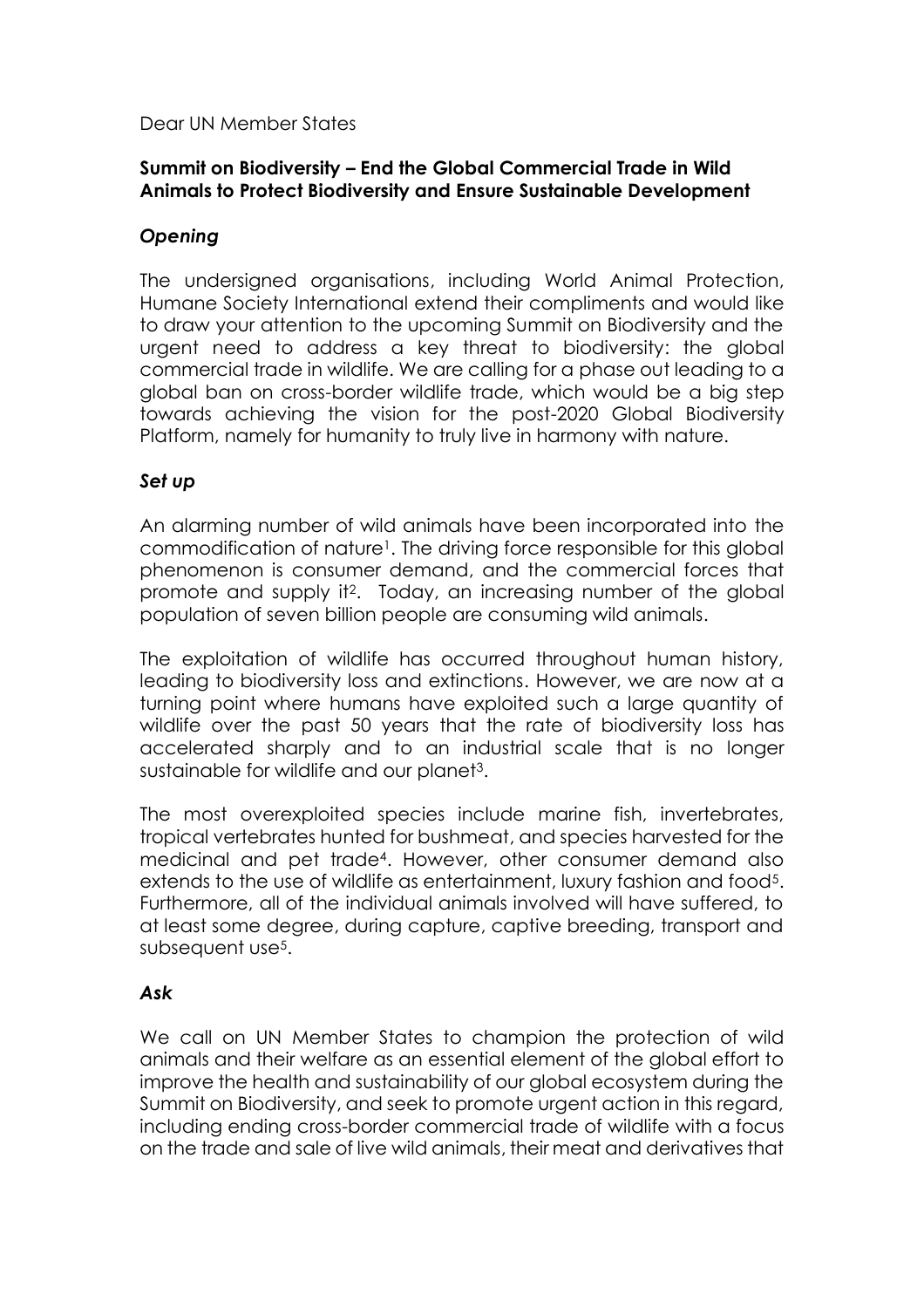are reared or kept in close confinement or multi-species close contact environments (e.g. wildlife markets, farms or ranches).

### *Rationale*

Throughout the 21st century, a predominant approach adopted by environmental conservationists has been belief that sustainable use of wildlife is necessary to prevent biodiversity loss and aid human development<sup>6</sup>. The hope being that commodification and commercialisation enables nature to pay for its continued existence, whilst bringing benefits – both financial and social – particularly to those living in close proximity to wild populations7.

Any deviation from viewing the commodification of nature as a vital conservation approach is often dubbed as either neo-colonial or naïve. However, wildlife is a finite resource and the current global industrial scale of its commodification, aided by increasingly powerful technology and exacerbated by growing consumer demand is resulting in habitat and species loss<sup>4</sup> (on a par with the five previous known mass extinction events), and significant pressure on an exponentially dwindling and limited resource already subject to numerous other pressures, most notably climate change8.

In addition to the negative impacts for biodiversity conservation, the other unintended impacts of our commodification of nature are increasingly becoming clear. In terms of animal welfare<sup>5</sup> and animal sentience, global understanding, attitudes and ethical standards are evolving to the extent that the negative impact on the lives of animals exploited commercially is becoming increasingly socially and culturally unacceptable. The movement to increase protection for animals is ever growing, from the outcry to the killing of [Cecil the lion](https://www.nationalgeographic.com/news/2016/06/cecil-african-lion-anniversary-death-trophy-hunting-zimbabwe/) in 2015 to over 700K supporters having already signed **[the World Animal Protection](https://www.worldanimalprotection.org.uk/campaigns/animals-wild/demand-end-global-wildlife-trade)** [global petition](https://www.worldanimalprotection.org.uk/campaigns/animals-wild/demand-end-global-wildlife-trade) to end the wildlife trade and [HSI's petition](https://action.hsi.org/page/55856/action/1?&ea.tracking.id=website&_ga=2.157587133.661194919.1599562462-496695021.1599562462&_gac=1.142238342.1599562464.EAIaIQobChMIysbUwLLZ6wIVjbHtCh33zQXmEAAYASAAEgKUwvD_BwE) urging governments worldwide to permanently ban the trade, transport, and consumption of wildlife – now is a time for real change.

Furthermore, the negative public health and linked economic impacts associated with the commercial exploitation of wildlife are also becoming painfully clear9,10. COVID-19, a zoonotic disease with devastating consequences in terms of loss of human life, physical and mental health, the global economy, livelihoods and the quality of public life, is reported to be hitting low-income communities hardest $11-14$ . Pandemics have occurred throughout history but are increasing in frequency, particularly because of the increasing emergence of viral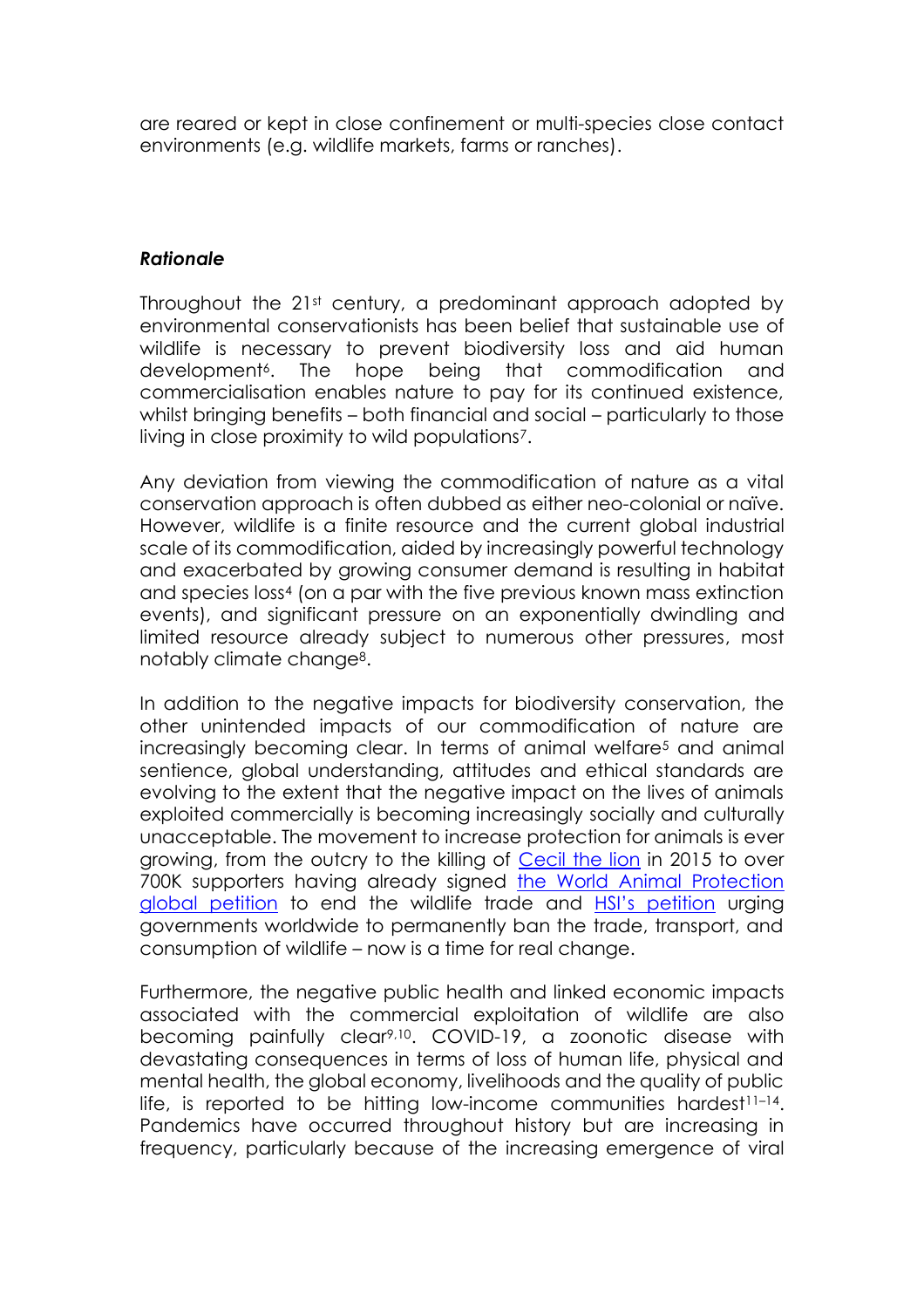disease from animals15, a phenomenon being fuelled by the commodification of wildlife<sup>16</sup>.

To clarify, the United Nation's 17 Sustainable Development Goals, which include a focus on poverty alleviation, food security, and health are enduringly vital and must be pursued. However, given that the direct exploitation of wildlife has been identified as one of the dominant drivers of biodiversity loss, ecosystem degradation, and environmental injustice3, we believe that the concept of sustainable use as default approach to protect people and wildlife is in urgent need of reevaluation.

It is crucial and timely for UN Member States to consider addressing the cross-border commercial trade of wildlife as an urgent action to protect biodiversity and achieve sustainable development. Target 4 of the first draft of the Global Biodiversity Framework (as developed by the Cochairs following the debate during the second meeting of the Open-Ended Working Group) specifies, "harvesting, trade and use of wild species of fauna must be 'safe'". A critical first step to ensuring this safety is phasing out with the goal of ending the cross-border commercial trade and consumption of live wild animals, their meat and derivatives that are reared or kept in close confinement or multi-species close contact environments (e.g. wildlife markets, farms or ranches).

A recent UN Secretary General [report](https://unsdg.un.org/sites/default/files/2020-03/SG-Report-Socio-Economic-Impact-of-Covid19.pdf), highlighted that "robust and comprehensive environmental policies addressing priority transboundary issues may prevent and mitigate future pandemics, simultaneously banning trade of wildlife (which would contribute to preventing health risks), harmonizing sanitary standards and addressing the interacting threats due to illegal trade, habitat loss, climate change, and different sources of pollution by developing collaborative policy frameworks."

Moreover, in the recently released [note](https://www.cbd.int/sbstta/sbstta-24/post-2020-sdg-linkages-en.pdf) by the Executive Secretary on the linkages between the post-2020 Global Biodiversity Framework and 2030 Agenda for Sustainable Development it is recommended that "the Global Biodiversity Framework could further build on SDG target 15.c by including the issue of support for local communities who participate in poaching, expanding this to include all livelihoods that involve the use of wild species, allowing them to transition to sustainable livelihoods." This further acknowledges the growing consensus that ending wildlife trade must extend beyond poaching and trafficking in order to truly arrest biodiversity loss and restore our ecosystem.

Finally, in the Ministerial Declaration agreed at the recent 2020 High Level Political Forum all UN Member States recommitted "to protecting wildlife and other living species". Taking action to end cross-border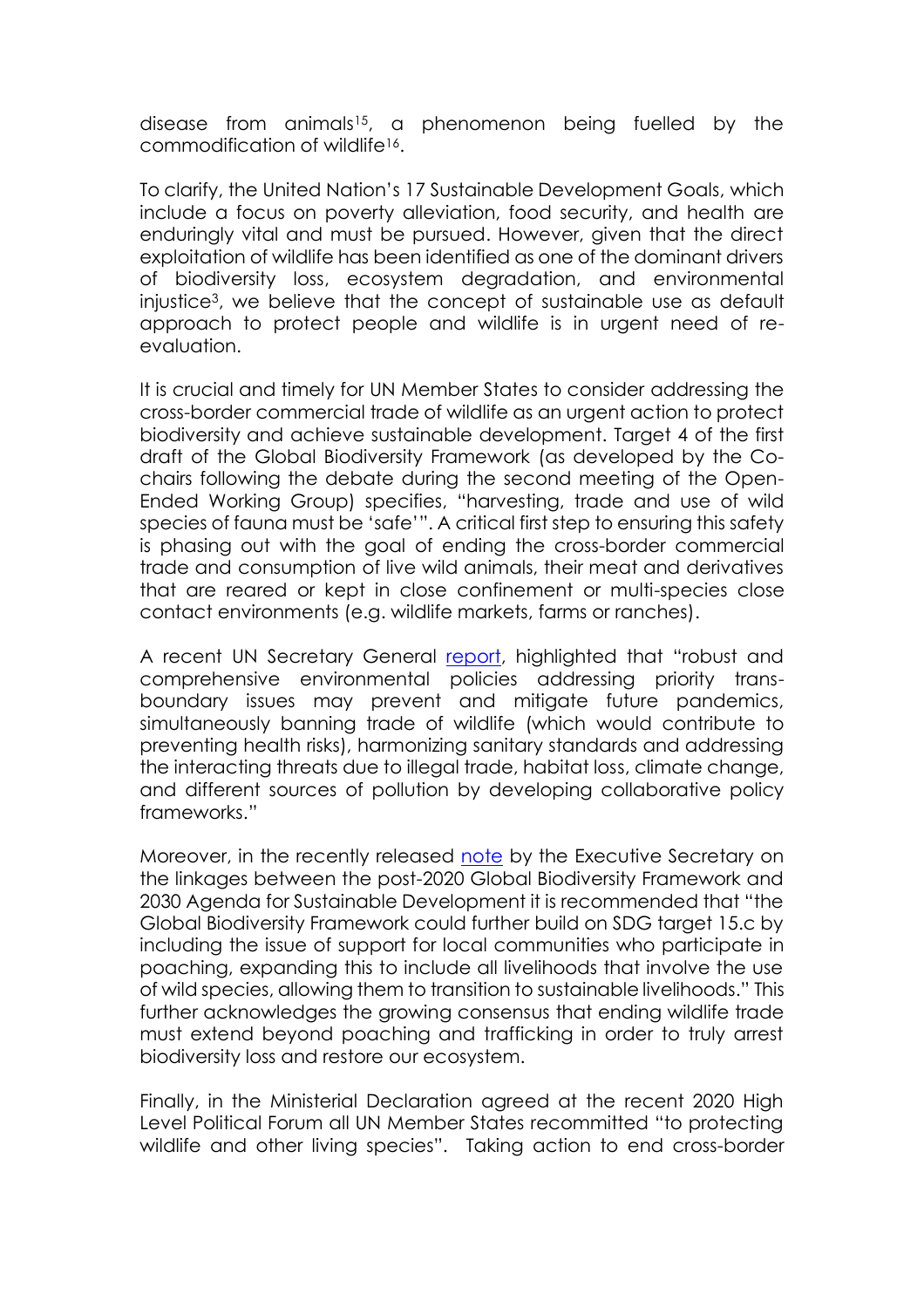trade in wildlife will be an effective first step towards delivering on this commitment.

In summary, action to protect wild animals and their welfare is crucial to address the dominant drivers of biodiversity loss, create a healthy planet for healthy people and achieve the 2030 Agenda for Sustainable Development. We therefore call on global leaders to champion the protection of animals and animal welfare as an essential element of the global effort to improve the health and sustainability of our global ecosystem during the Summit on Biodiversity, and seek to promote urgent action in this regard, including a commitment to end the global wildlife trade.

### *Closing/Offer of engagement*

We very much hope that UN Member States will consider the importance of acknowledging the relevance of wild animals and their welfare to sustainability and biodiversity and promote concomitant action in this regard during the upcoming Summit on Biodiversity.

Yours sincerely,

50x40 Coalition Action for Primates Africa Man and Biosphere Africa Network for Animal Welfare ALA Animals Latino América Alliance for Earth, Life, Liberty & Advocacy Ananta Jyoti Dhayn Kendra Andhra Pradesh Goshala Federation Animal Aid Animal Aid Unlimited Animal Defenders International Animal Friends Croatia Animal Interfaith Alliance Animal Law Reform South Africa Animal Projects & Environmental Education Sdn Bhd (APE Malaysia) Animal Protection Agency Animal Protection and Environmental Sanctuary Animal Sanctuary Trust Indonesia Animal Welfare Institute Animals Asia Animals Australia Animaltalk Africa AWARE: Animal Welfare Awareness, Research and Education Badger Trust Bali Animal Welfare Association Beauty Without Cruelty South Africa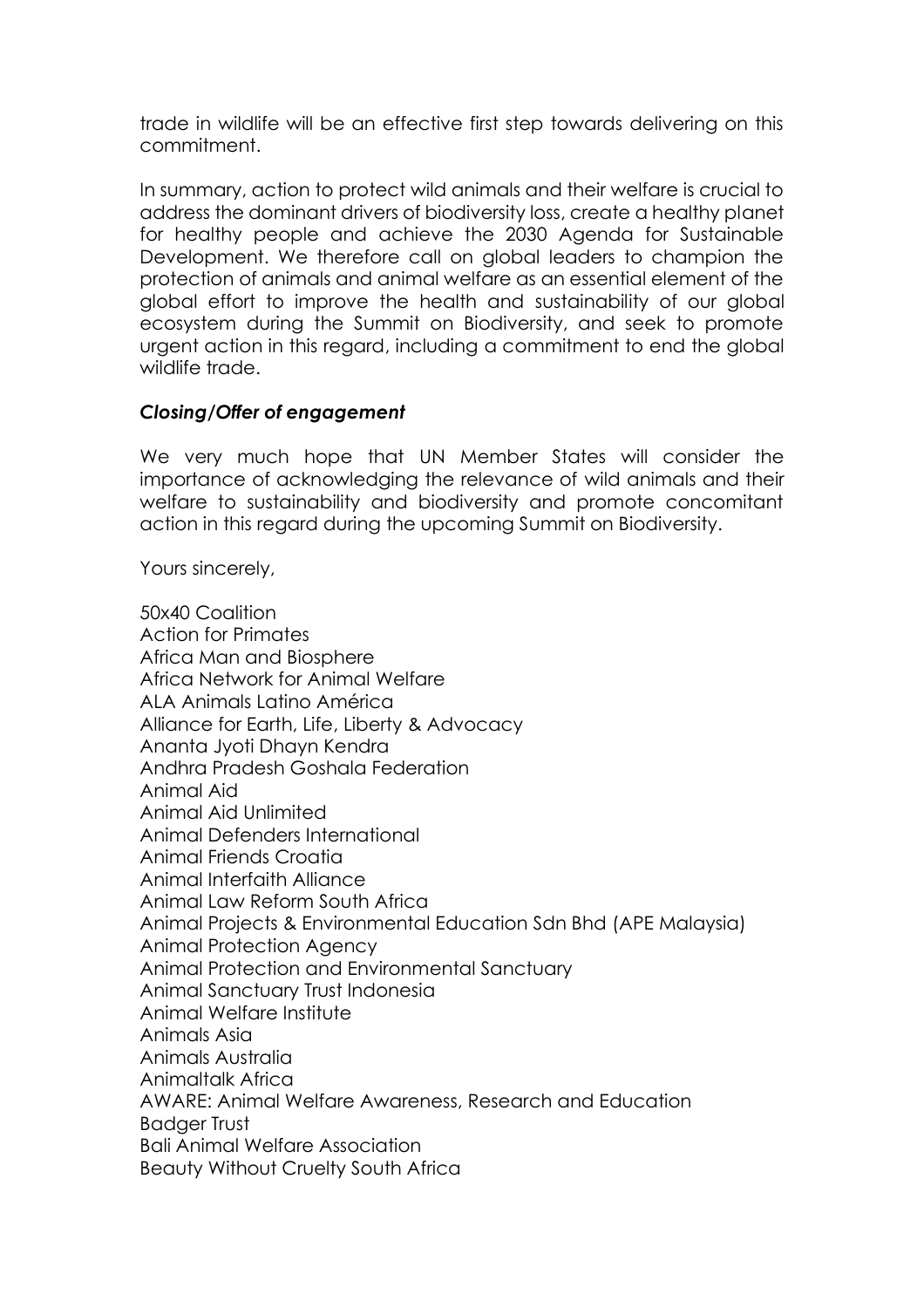Best Friends Animal Society Blood Lions Borneo Futures Borneo Nature Foundation International British Columbia SPCA Campaign to Ban Trophy Hunting Catholic Concern for Animals Center for Biological Diversity Change for Animals Foundation Chelui4lions Coalition of Africa Animal Welfare organisations Community Dog Welfare Kopan Compassion in World Farming Compassion Unlimited Plus Action Compassion Works International Conservative Animal Welfare Foundation David Shepherd Wildlife Foundation Defenders of Wildlife **Elephanatics** FAADA (Fundación para el Asesoramiento y Acción en Defensa de los Animales) Federation of Indian Animal Protection Organisations (FIAPO) Fish Welfare Initiative Foundation for Advice and Action in the Defence of Animals (FAADA) Four Paws International Fraternité pour le respect animal Friendicoes SECA Future for Elephants Global March for Elephants and Rhinos Global Youth Biodiversity Network – GYBN Kenya Global Youth Biodiversity Network – GYBN Nigeria Himalayan Animal Rescue Trust Hollow Paws Humane Research Australia Humane Society International HUTAN - Kinabatangan Orang-utan Conservation Programme In Defence of Animals, India International Animal Rescue International Organization for Animal Protection (OIPA) Jane Goodall Institute – Nepal Japan Anti-Vivisection Association Japan Wildlife Conservation Society Karuna Society for Animals & Nature Korea Animal Rights Advocates Lady Freethinker Lawyers for Animal Protection in Africa League Against Cruel Sports Liberia Chimpanzee Rescue & Protection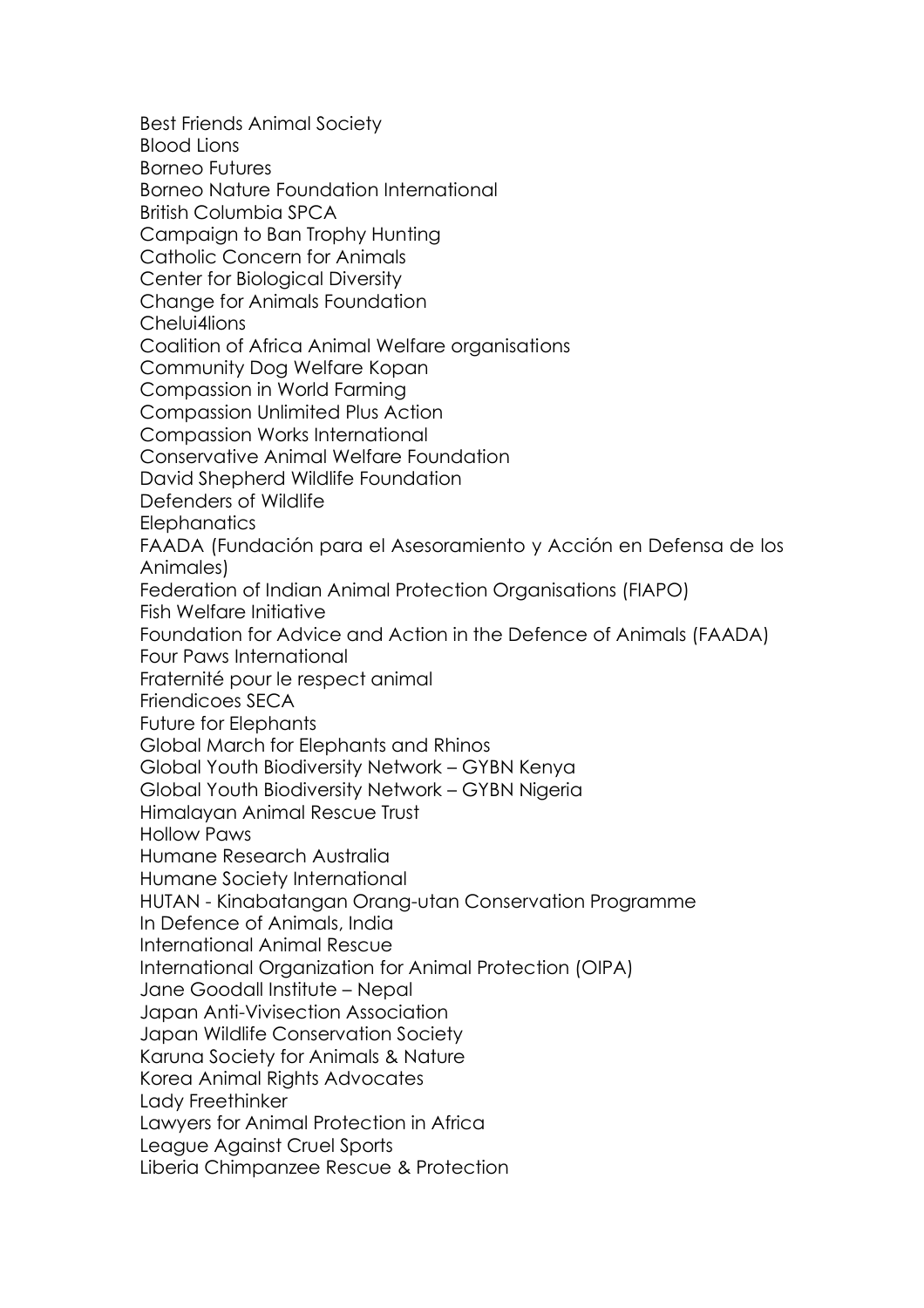Marine Connection Melbourne Dolphin National Park Rescue Natural Resources Defence Council (NRDC) Naturewatch Foundation Neotropical Primate Conservation OceanCare Oceanic Preservation Society (OPS) One World Actors Animal Rescues OneKind Orangutan Appeal UK Orangutan Foundation OSCAP – Outraged SA Citizens Against Rhino Poaching Pan African Sanctuary Alliance (PASA) Panthera People for Animals, Odisha People for the Ethical Treatment of Animals People's Trust for Endangered Species Performing Animal Welfare Society Pro Natura Foundation Pro Wildlife Quaker Concern for Animals Réseau Associatif pour la Protection Animale et le Développement Durable (RAPAD Maroc) RSPCA Australia Sahabat Alam Malaysia (Friends of the Earth Malaysia) Sheldrick Wildlife Trust Sinergia Animal Sneha's Care Society for the Protection of Animals Ljubimci Soi Dog Foundation Stripes and Green Earth Foundation Sumatran Orangutan Society Taiwan SPCA 台灣防止虐待動物協會 The Brooke The Donkey Sanctuary Unexpected Wildlife Refuge Voice of Animal Nepal Voice4Lions Whale and Dolphin Conservation Wild Futures Wild Welfare Wildlife Alliance Wildlife Rescue and Conservation Association, ARCAS, Guatemala Wildlife Rescue and Rehabilitation Centre Wildlife SOS World Animal Net World Animal Protection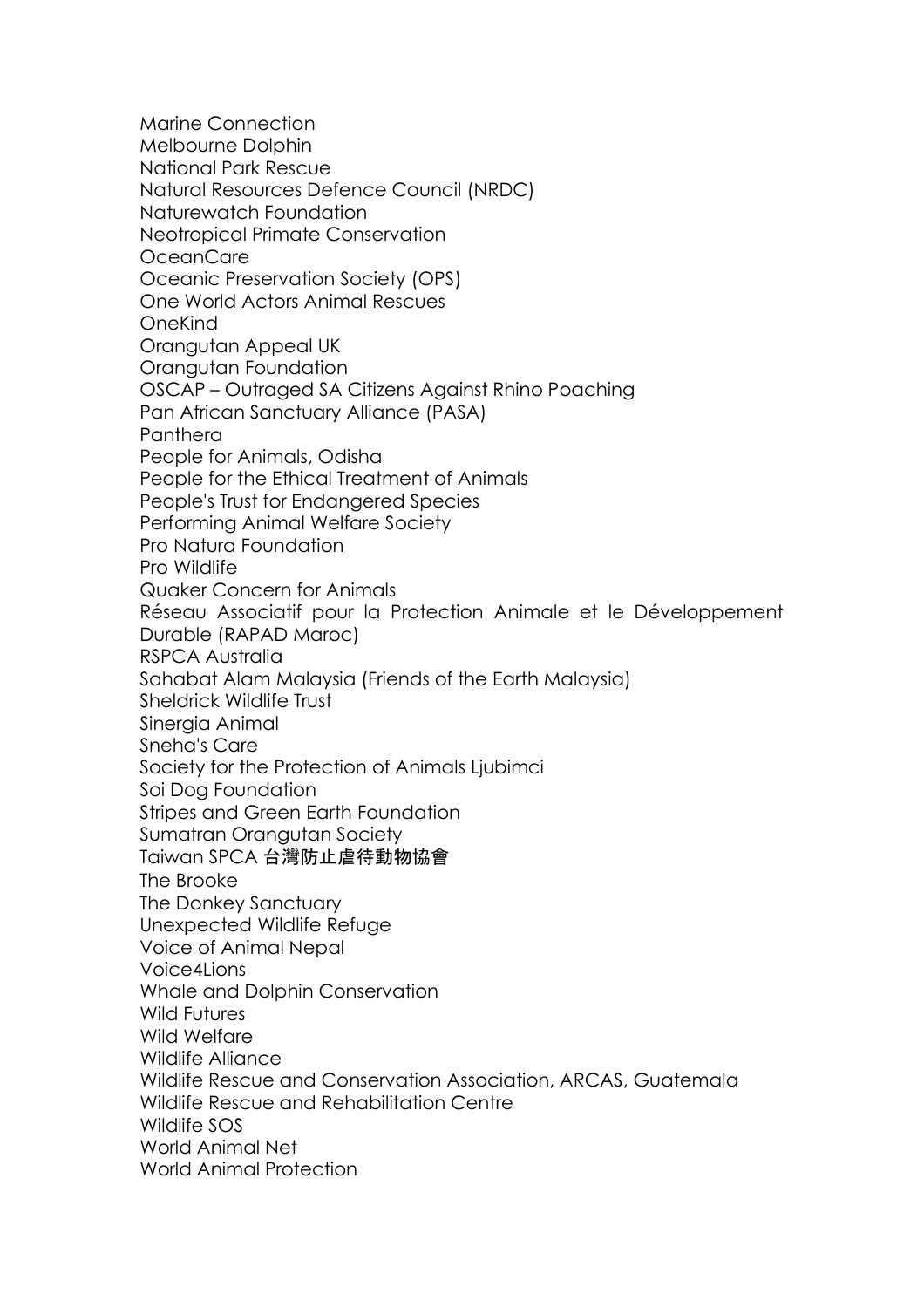World Cetacean Alliance Youth for Our Planet

### *References*

- 1. Scheffers BR, Oliveira BF, Lamb I, Edwards DP. Global wildlife trade across the tree of life. Science. 2019;366(6461):71–76pp.
- 2. Burgess G. Powers of persuasian. TRAFFIC; 2016. Report No.: Vol. 28 No.2 (65).
- 3. Díaz S, Settele J, Brondízio ES, Ngo HT, Agard J, Arneth A, et al. Pervasive human-driven decline of life on Earth points to the need for transformative change. Science. 2019;366(6471).
- 4. Brondizio ES, Settele J, Diaz S, Ngo HT. Global assessment report on biodiversity and ecosystem services of the Intergovernmental Science- Policy Platform on Biodiversity and Ecosystem Services. IPBES; 2019. IPBES secretariat, Bonn, Germany
- 5. Baker SE, Cain R, Van Kesteren F, Zommers ZA, D'cruze N, Macdonald DW. Rough trade: animal welfare in the global wildlife trade. BioScience. 2013;63(12):928–938.
- 6. Hutton JM, Leader-Williams N. Sustainable use and incentive-driven conservation: realigning human and conservation interests. Oryx. 2003 Apr;37(2):215–26.
- 7. Millennium Ecosystem Assessment. Ecosystems and Human Well-Being: A Framework for the Assessment. Washington DC: Island Press; 2003.
- 8. Pachauri RK, Meyer LA. Climate Change 2014: Synthesis Report. Contribution of Working Groups I, II and III to the Fifth Assessment Report of the Intergovernmental Panel on Climate Change. Geneva, Switzerland: IPCC; 2014. 151pp
- 9. Di Marco M, Baker ML, Daszak P, De Barro P, Eskew EA, Godde CM, et al. Opinion: Sustainable development must account for pandemic risk. Proceedings of the National Academy of Sciences. 2020;117(8):3888–3892.
- 10. Morse SS, Mazet JA, Woolhouse M, Parrish CR, Carroll D, Karesh WB, et al. Prediction and prevention of the next pandemic zoonosis. The Lancet. 2012;380(9857):1956–1965.
- 11. Baggett TP, Keyes H, Sporn N, Gaeta JM. Prevalence of SARS-CoV-2 infection in residents of a large homeless shelter in Boston. Jama. 2020;323(21):2191–2192.